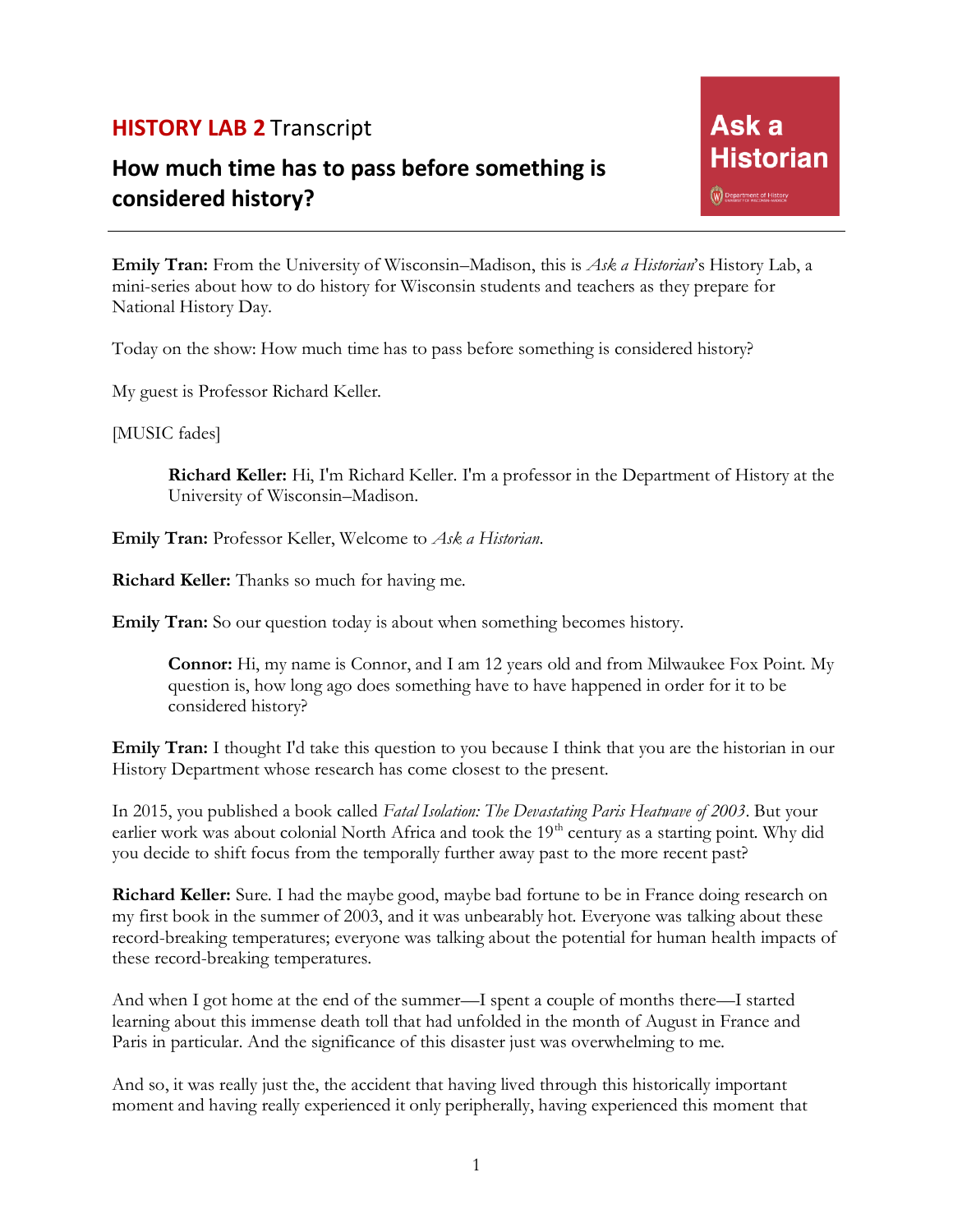suggested to me that there was something significant here to dig into. So, really, it was completely opportunistic.

**Emily Tran:** So, you said it because you experienced it, when you came home and saw the huge death tolls, you clued in that this was a historically important moment. Why do you consider things that happened relatively recently—so this was in 2003—to be history?

## **Richard Keller:** Sure.

I think that even if something appears to be happening in our present, it doesn't mean that it doesn't have a history. And that's precisely what I sought to investigate when I looked at the 2003 heat wave.

Now, mind you, this was something that I debated really hotly with a number of people in my department, you know. A number of my colleagues had said, 'This isn't history. This just happened.' And, you know, this is an ongoing debate, I think, that we have. And it's a fair debate to have, right? Is something journalism, is it history, is a sociology, is it anthropology?

I would argue that something that happened half an hour ago we could consider history or at least we can set it in its historical context. And so, that's precisely what I was trying to do.

As I started doing research on the project, I started examining the 2003 heat wave as a historical phenomenon in 2004, right away.

## **Emily Tran:** Oh, wow.

**Richard Keller:** I spent about 10 years doing it, though. It took till about 2015 for the book to come out.

What I was trying to argue in the book, and I think it does so successfully, is that while the 2003 heat wave disaster was something that we could consider a contemporary crisis, it was something that wasn't without an important historical context.

There are a number of factors, a number of things that took place in the past—some things taking place as far back ago as the mid 19<sup>th</sup> century—that basically established conditions on the ground that allowed for this disaster to take place. Now, I don't mean to say that decisions made in the  $19<sup>th</sup>$ century meant that this disaster was inevitable, but it certainly created the conditions in which it was possible.

So, just to give you one or two quick examples. The heat wave killed people unequally. It tended to strike people who were elderly and in particular elderly women, and it tended to strike down people who lived in cities rather than rural environments or suburban environments.

And so, if we just look at those two disparities, how can we use in the historian's skill set try to figure out why that might have come to pass? So, in terms of urban planning, there were major decisions that unfolded in the middle of the 19<sup>th</sup> century in Paris for security purposes but also to make the city healthier. The city had suffered from epidemics of cholera, typhus, bubonic plague, a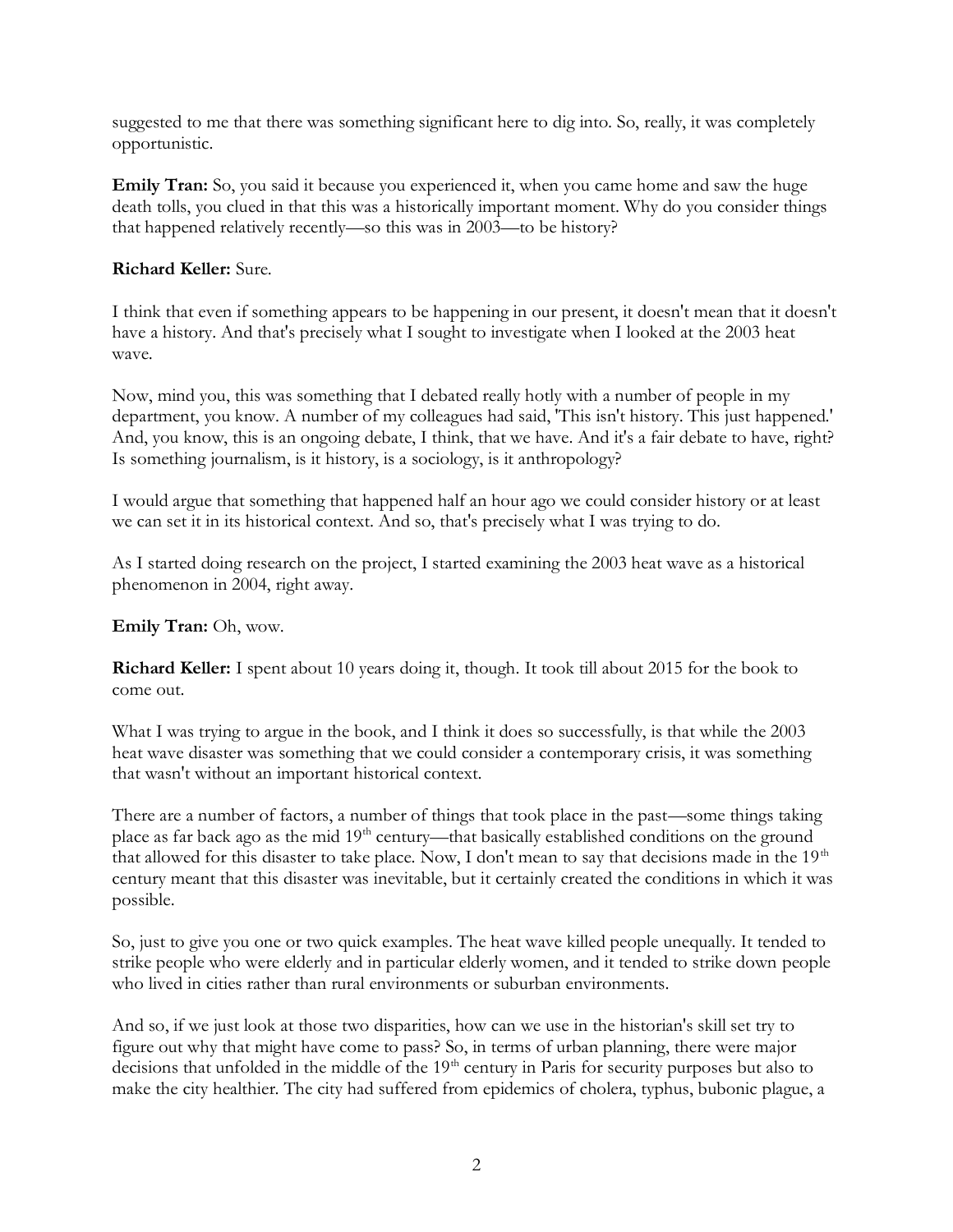whole range of diseases throughout its history, and in an effort to basically clean up the city, the city was largely bulldozed and rebuilt in the middle of the  $19<sup>th</sup>$  century.

But at the same time as it solved a number of, sort of, health conditions that had rendered the city so sick in the past, it actually created the possibility for new ones.

So, if you can picture—if you've been to Paris or if you've seen a movie or photographs of Paris—a picture of the typical Parisian building is about six or seven stories tall and tends to be kind of narrow building, right on the sidewalk, there might be a restaurant or a shop and the ground floor.

But what happens is, as you go up the staircase inside the building, the apartments get smaller as you climb higher. This is, of course, because basically rich people didn't want to climb seven stories of stairs in a pre-elevator era, right? So, the apartments that are located in the tops of the buildings are actually in these tiny little attic spaces, they tend to be about 100 square feet, and they are right under uninsulated zinc roofs.

And what happens is, in the middle of the summer, those apartments become essentially ovens. They can be 120, 130 degrees when it's 95 degrees outside. And so those tend to be extremely dangerous spaces in particular for the elderly.

Now, if you're a college student who lives in one of these places because it's pretty cheap rent, it's not as big a deal. It's plenty uncomfortable to be sure, but you're young, you're in good shape, you trot down the staircase and go meet your friends in the park. It's a totally different story if you're an 80-year-old woman who has a broken hip, or who has arthritic knees, where that staircase represents essentially a barricade.

And so, those are just a couple of the ways in which the way in which the city was built 150 years ago is still having important health outcomes at the present. There is a, I don't want to say historical determinism to how this happens. But basically, historical decision-making produced the conditions in which this is possible.

**Emily Tran:** Right, so it was very contingent, it wasn't inevitable—

**Richard Keller:** Exactly.

**Emily Tran:** —that things turned out this way.

You mentioned that when you started this project you got into many debates with people in the department about how this project was different from— or your approach as a historian was different from that of, say, sociologists, journalists, anthropologists. Can you talk more about how the historian's approach to something like the Paris heat wave and your focus on historical context, how that led to different methodology, sources, or analysis than a sociologist or journalist might take?

**Richard Keller:** So, I'm glad you asked this question because I, you know, while I kind of tried to impersonate a sociologist or an anthropologist while doing the project, I'm sure I won't convince any sociologists and anthropologists that I did so particularly well, you know. I'm not trying to pretend to be something I'm not. I wrote this very much as a social historian of public health.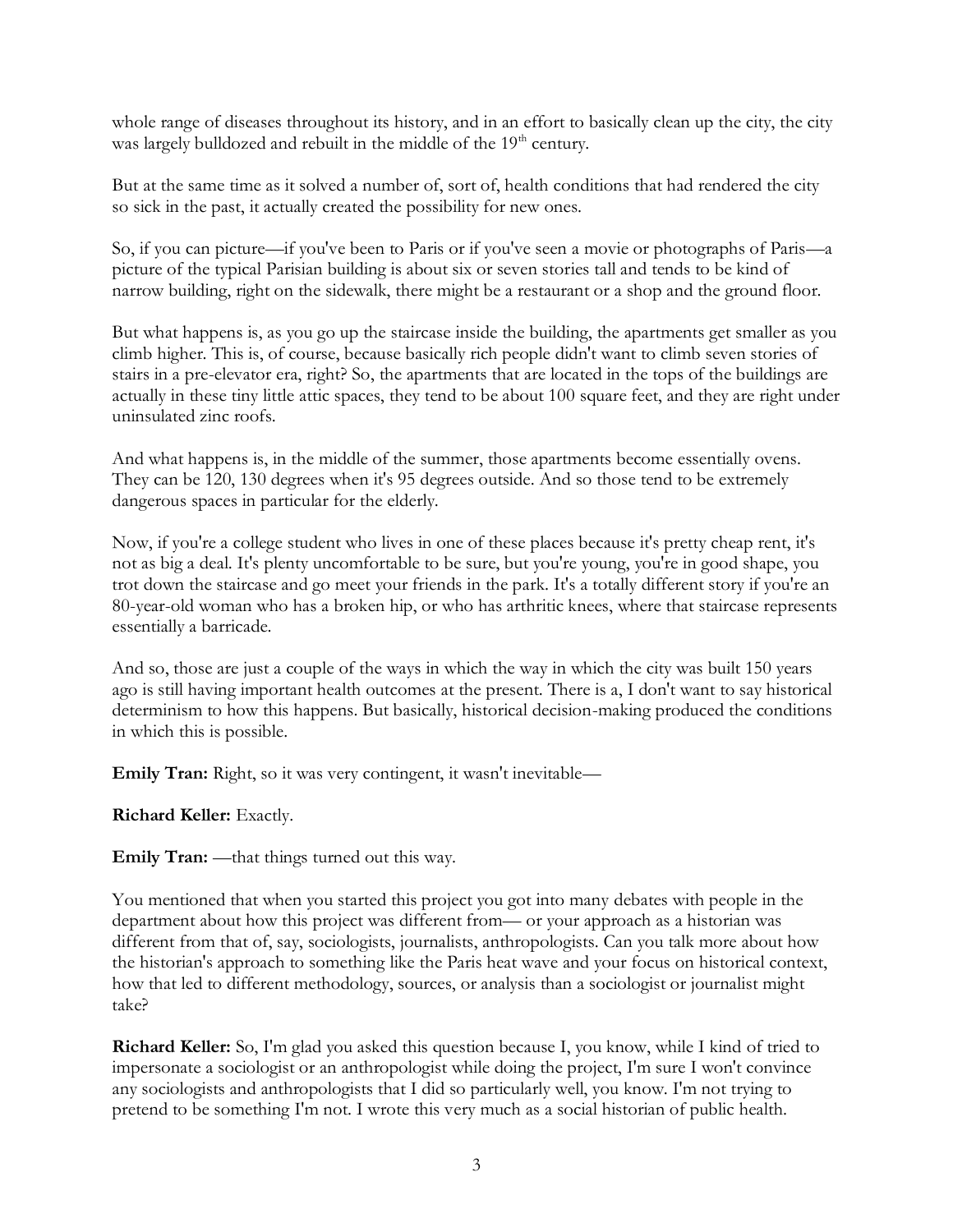So, at the same time, that means that the sources are different, right? Just like, if somebody is doing a project on ancient Egypt or ancient Rome, they are going to use a very different archive from the typical archive that somebody is using to do a project on 19<sup>th</sup>-century Britain, France and the United States. You can't just go to the Wisconsin Historical Society and find the records, right? So, they wind up using, typically, you know, something that looks more like archaeological methods, but they're not archaeologists, right, they're thinking as historians, but maybe adopting some of those methods.

I would argue the same thing applies to doing the history of the very recent past. So, the kinds of sources I was looking at included, you know, typical sorts of things that a historian looking at these phenomenon 100 years from now, if somebody wants to revisit this crisis, might use.

So, those were papers from the Ministry of Health, for example. One of the cool things about doing very recent history is you can do a lot of it without leaving your desk. So, I was able, through the National Assembly's website, to find all of the discovery documentation that supported the hearings of the French National Assembly into crisis, including every single email that went in and out of the Ministry of Health during the heatwave disaster. And you know, I did that right from my desk in Madison, like 500 pages of emails. So that was pretty convenient.

In order to try to figure out how the media were covering the disaster, I went to the French national media library, which has everything that's ever aired on French radio and television, since the beginning. It's all available to stream it right there in the library at a workstation. So, there are ways in which this can be a really convenient process.

That said, I also wanted to look at the spaces in which people not only died but in which people lived their lives. So, I was able, through some pretty extensive detective work, to find the addresses of about 100 people who died during the disaster. They were people who were buried at public expense in a cemetery in the outskirts of Paris. I was able to get their names and dates of birth and death from their headstones, and then wrote to public records offices to try to determine where they, where they were when they died.

And I visited every single one of their addresses, at least all that I was able to find—there were four cases of people who were homeless, who had no record of any recent address. The reason I wanted to do this is I wanted to look at the living conditions. I wanted to try to look at spaces that people had inhabited, to try to think about environments of particular kinds of vulnerability. And that was incredibly telling part of the story.

It was an incredibly rich resource that, you know, really showed me that we need to think creatively about the kinds of sources that we're using. This was a way of reflecting not only on what politicians or epidemiologists or journalists said about, about the disaster, but indeed, by interviewing their neighbors, by interviewing shopkeepers that might have known them to try to piece together a social history of what this person's life was like—not only how they died alone but how they lived alone. And that's indeed where the title *Fatal Isolation* comes from.

**Emily Tran:** It sounds like by studying the recent past, there's so many opportunities. The archive is readily accessible, you can go into these spaces and meet the friends and neighbors of the people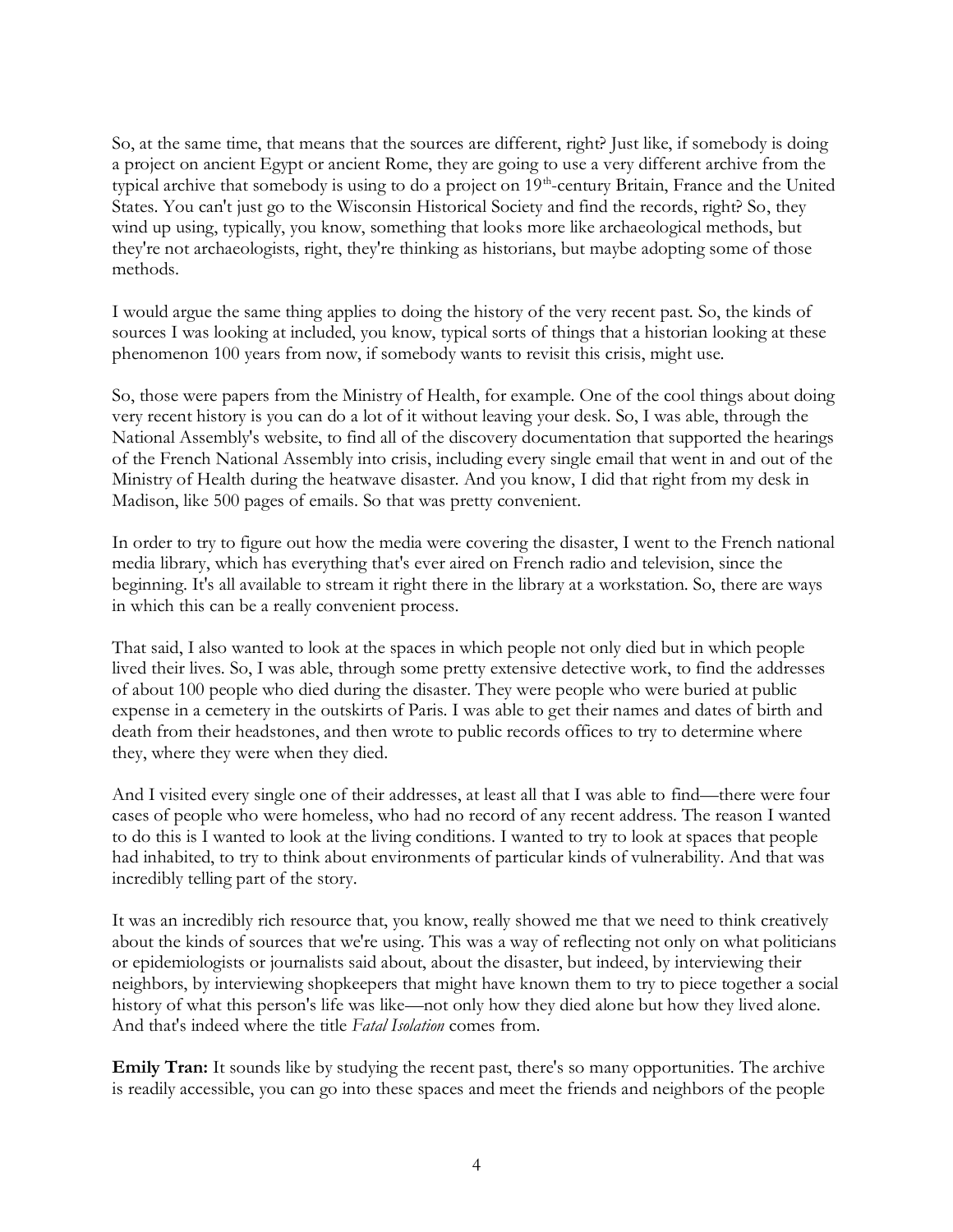that are in your history. But what are some challenges that students might face if they're trying to study the recent past as a historian?

**Richard Keller:** Yeah, there are certain things that are much easier. The records, the sources tend to be more readily available.

However, you know, unlike the dead people many historians typically study, when you work on the very recent past, people can talk back to you and they can contest your interpretation of what's happening. So, one needs to be ready for that, right?

When you're working on subjects who are still alive, even when you're working on people who died but who knew people who are still alive, when you're talking to ministry officials who, you know, you might find botched a certain situation, well they have the opportunity to answer you, which they don't, if you're doing a project on the Civil War or the French Revolution where debates tend to be among scholars, so I can talk to other experts in that field and we can argue about what the sources are telling us.

But here, the sources have a way of talking back to you directly. So, that can be incredibly fruitful, but it can also present some challenges. But it certainly does keep you honest as a historian.

**Emily Tran:** If we go back to Connor's question, then, if you are a student that's putting together a history project—maybe you have three or four months to do it—how close to the present can we get as historians? You said earlier, something that happened an hour ago is history. But if you are a student making a project, how close to the present would you be willing to go?

**Richard Keller:** I think this is something that a student needs to discuss with their teacher, because as I indicated earlier, right, historians have different ideas about how to answer that question. I would say anything goes but indeed you've got to please your teacher, right, so I would you know get prior approval. I would not ask for forgiveness after the fact.

But, you know, if I were to do a history of the very recent past, so let's say something like something we've just been through: the presidential election. Well, there is very much a history of this presidential election, even though it is ongoing, right, and still under challenge, depending on who you talk to.

Well, how would I approach this as a historian? I would try to think about other close or potentially contested elections. I would try to think about the history of political rhetoric. Why is one side contesting the election? And to what end, I would try to look at other elections in the past and U.S. history and think about what kinds of lessons they might have for us when looking at this contemporary election. I wouldn't try to write a history of the 2020 election, so much as I would try to set it in its historical context. So that's I think an important distinction.

The same thing with something like the COVID-19 pandemic, which we are certainly in the middle of living through. Well, what is it that prior pandemics can tell us about the experiences we might be having now? What is it that prior pandemics CAN'T tell us about the sorts of experiences we're having now, right? We can look to the 1918 flu pandemic and learn a lot about societies coping with isolation, societies coping with shutdowns, with fear of the unknown. But they didn't have Netflix to help them through it.